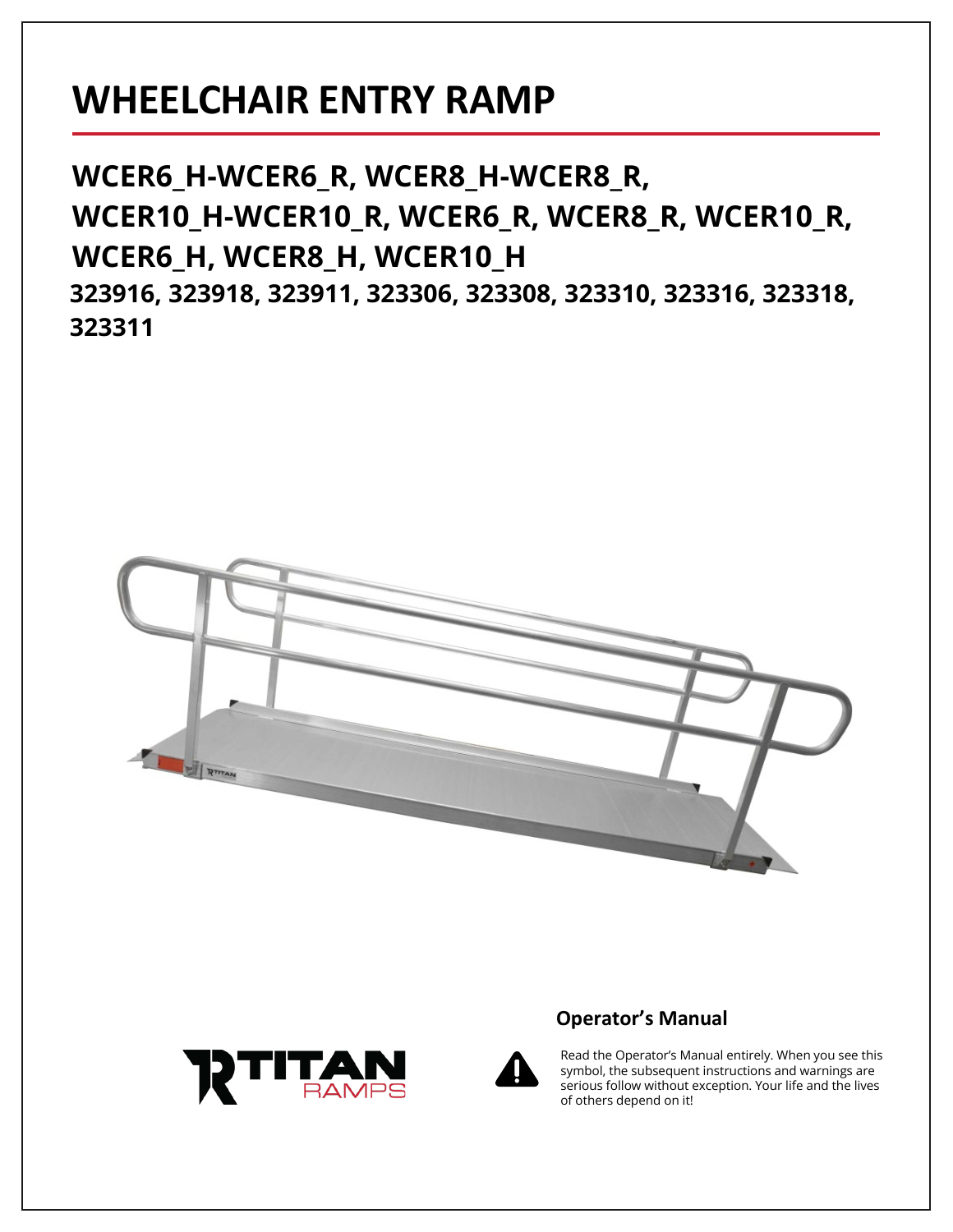#### **IMPORTANT NOTES AND WARNINGS**

- RATED LOAD: 850 lb. NEVER EXCEED THIS LOAD.
- Ensure supporting surfaces are capable of supporting a minimum of 850 lbs.
- Ensure top lip transition plate is secured to a structurally sufficient supporting surface.
- Ensure both top and bottom transition plates are properly supported on flat, stable surfaces.
- Do not use if ice, snow, wet leaves and/or other debris are present
- Use extreme caution when wet.
- If any part of the ramp is defective, unstable, or damaged do not use!
- Do not run, jump, or play on the ramp.
- Ramp and handrails can get hot when exposed to direct sunlight or high weather temperatures. Touch with caution.
- Do not use near live wiring, the ramp can conduct electricity!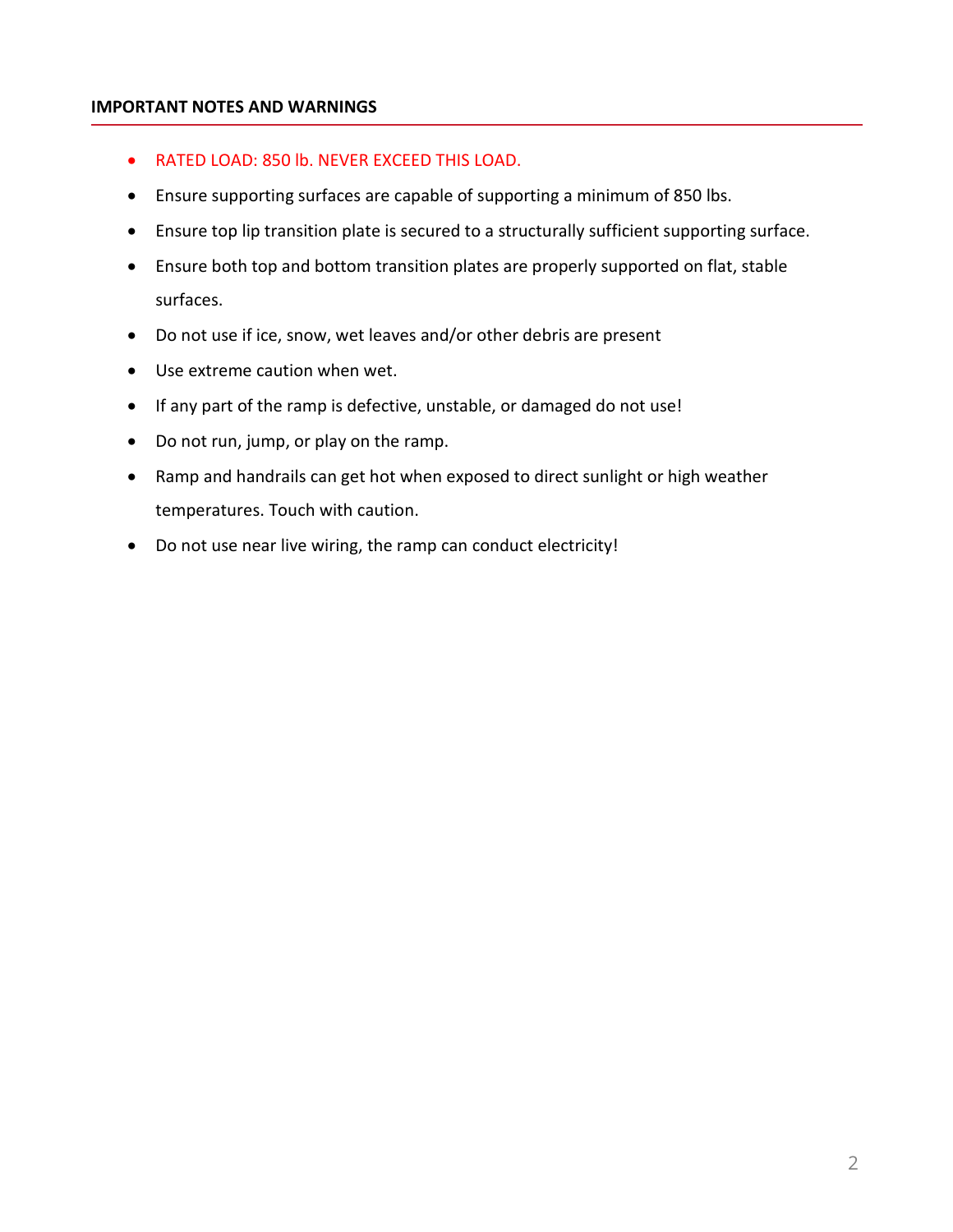#### **RAMP PACKAGE:**

| <b>KEY</b> | <b>DESCRIPTION</b>      | <b>OTY</b> |
|------------|-------------------------|------------|
| (1)        | <b>RAMP</b>             |            |
| (2)        | <b>PIN</b>              |            |
| (3)        | <b>PROTECTIVE SHEET</b> |            |

## **HANDRAIL PACKAGE**

| <b>KEY</b> | <b>DESCRIPTION</b>             | <b>QTY</b>     |
|------------|--------------------------------|----------------|
| (1)        | <b>HANDRAIL</b>                | $\overline{2}$ |
| (2)        | <b>END BRACKET</b>             | 4              |
| (3)        | <b>WASHER</b>                  | 16             |
| (4)        | <b>STUDS IN END BRACKET</b>    | 8              |
| (5)        | <b>LOCKNUT IN END BRACKET</b>  | 8              |
| (6)        | <b>LONG HEX BOLT</b>           | 8              |
| (7)        | <b>TRIANGLE PROTECTIVE CAP</b> | 4              |
| (8)        | <b>CLEVIS PIN</b>              | 2              |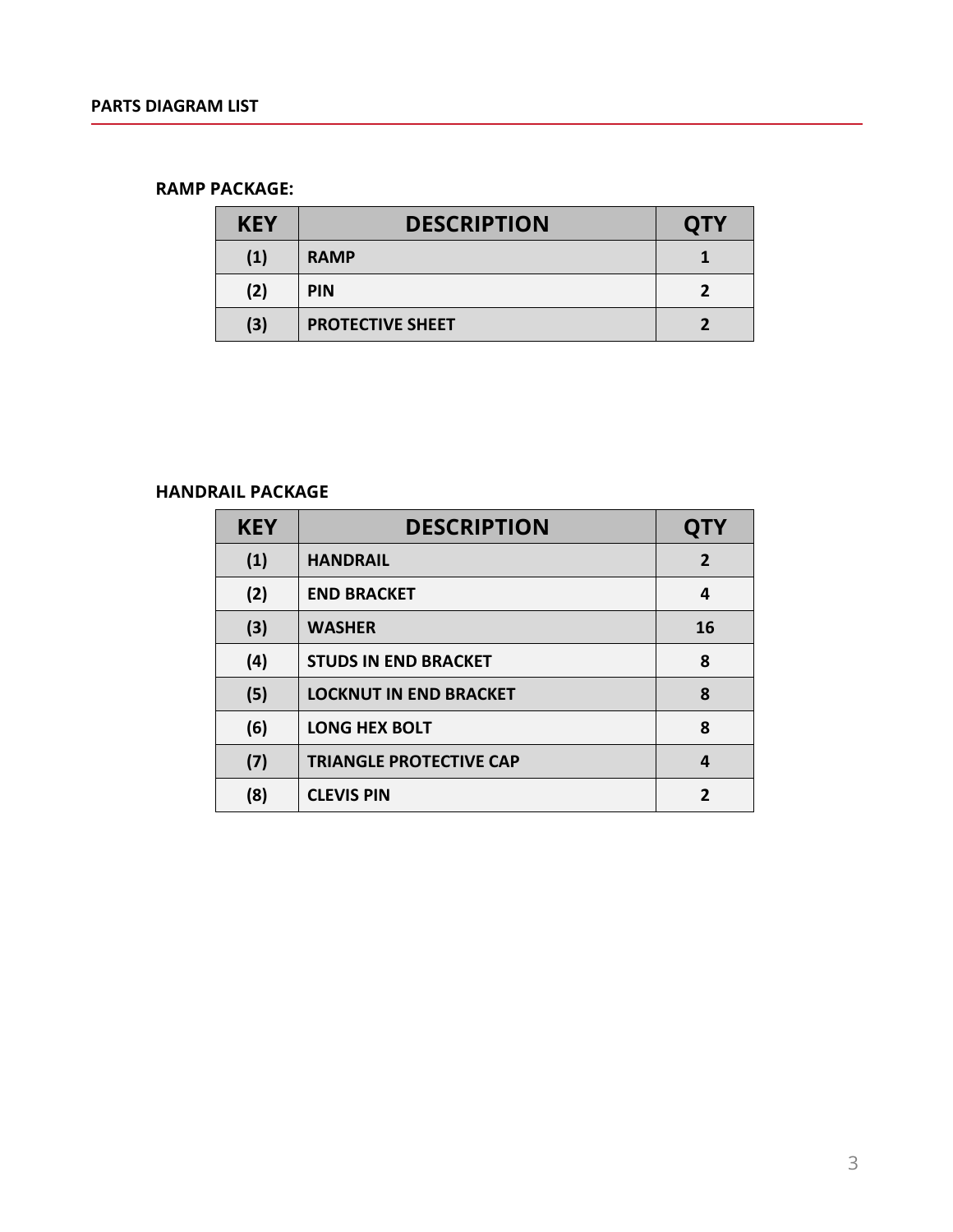# **PARTS DIAGRAM / EXPLODED VIEW**

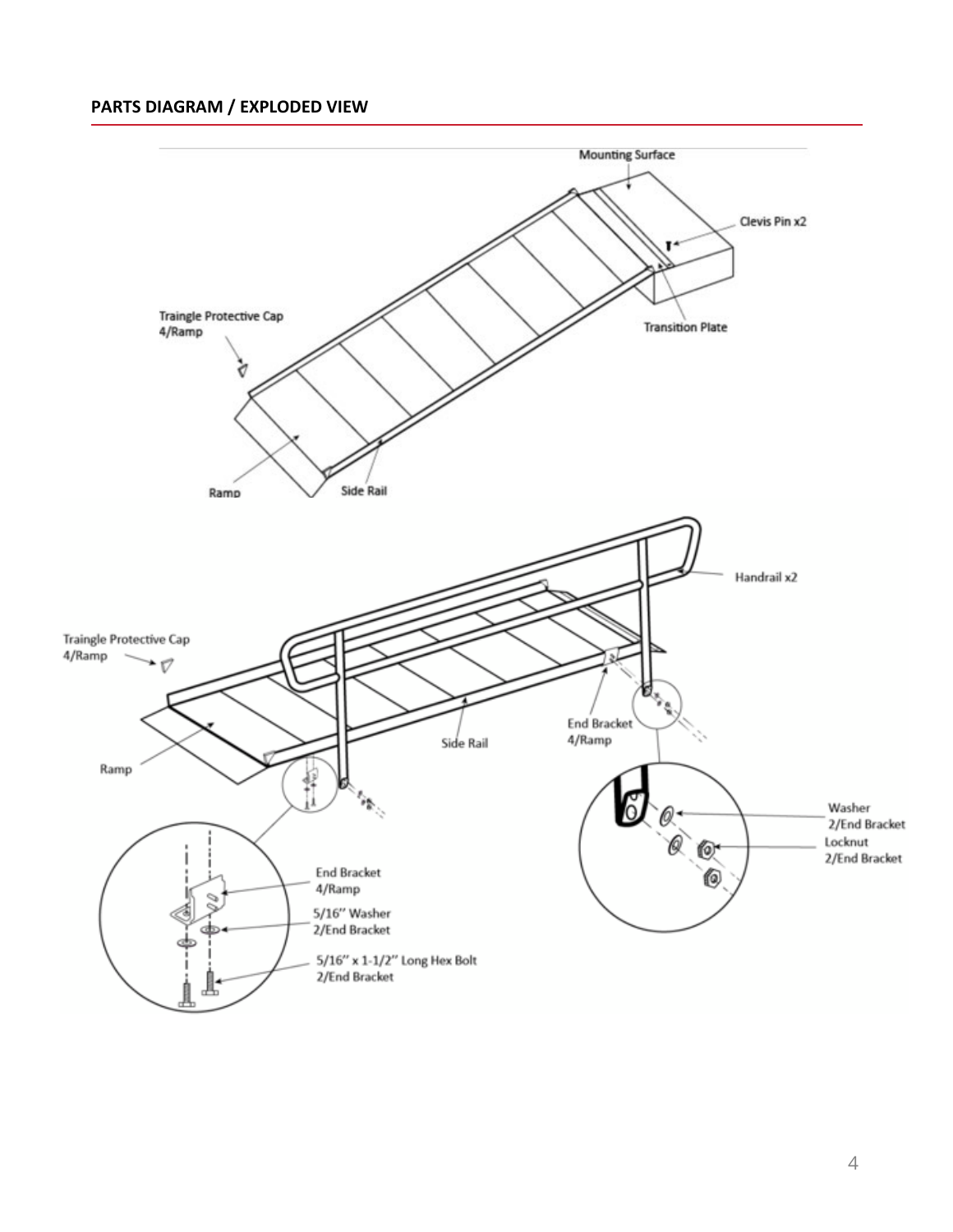#### **TOOLS FOR ASSEMBLY:**

- $\frac{1}{2}$  socket or  $\frac{1}{2}$  wrench
- $\bullet$   $\frac{1}{4}$  drill bit
- Rubber mallet
- Drill

#### **ATTACHING THE RAMP TO THE SUPPORTING SURFACE**

The ramp's top lip transition plate must be fastened to the supporting surface before use. If you purchased handrails, install the end brackets on the ramp before fastening the ramp to the supporting surface.

- a. Place the ramp's top lip transition plate so it extends onto the supporting surface as far as possible.
- b. Wood installation: Fasten top lip transition plate by installing one ¼"x1" long self-drilling, stainless steel wood screw (not provided by Titan) through each hole.
- c. Concrete installation: Use a ¼" masonry bit, drill two holes aligned with transition plate. Align the top lip transition plate over the drilled holes. Install ¼"x1½" pin drive concrete anchors (not provided by Titan) into the holes of the upper transition per the pin drive concrete anchor manufacturer's instructions.
- d. Install the triangle protective caps on the rail corners both the top and bottom ends of the ramp. Apply adhesive to secure the cap to the ramp if necessary.



#### **INSTALLING THE RAMP HANDRAILS**

- a. Turn the ramp section upside down to begin installation of brackets.
- b. Install the end brackets at each end of the ramp on the outside corners using the provided hex bolts and washers in the threaded holes. The upper lip of the end bracket should extend into the groove under the ramp side rail.
- c. Flip the ramp over and fasten the ramp to the landing prior to installing the ramp handrails. Refer to the steps in the section above for attaching ramp to landing.
- d. The handrail posts each have holes that align with the studs on the end brackets.
- e. Attach handrails to these studs using two washers and locknuts provided.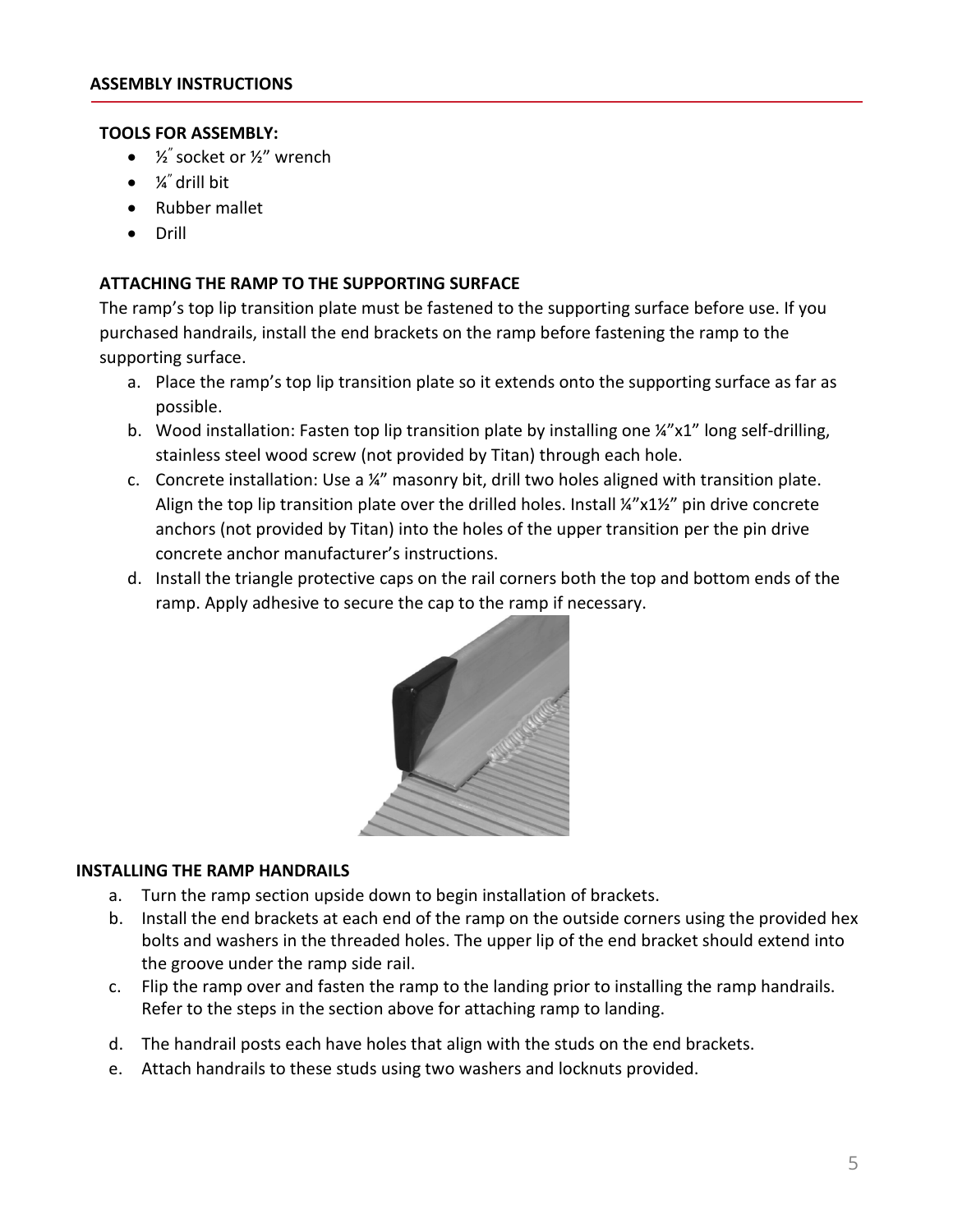## **THE BELOW INFORMATION IS MERELY A GUIDE, ALWAYS REFER TO YOUR WHEELCHAIR MANUAL FOR MAXIMUM INCLINES.**

MAXIMUM \*OCCUPIED/\*\*UNOCCUPIED HEIGHT LIMIT TO GROUND LEVEL:

- 6 FT Ramp: Occupied loading: 12-in maximum, unoccupied loading height: 18-in.
- 8 FT Ramp: Occupied loading: 16-in maximum, unoccupied loading height: 24-in.
- 10 FT Ramp: Occupied loading: 20-in maximum, unoccupied loading height: 30-in.
	- \* \*Occupied is a person sitting in the wheelchair/scooter while loading (2:12 slope or 9.6-degree angle)
	- \* \*\*Unoccupied is loading with nobody sitting in the wheelchair/scooter (3:12 slope or 14.5-degree angle)

MAXIMUM WEIGHT CAPACITY IS 850 LB (WEIGHT RATING IS BASED ON EVENLY DISTRIBUTED LOAD ON 2 AXLES)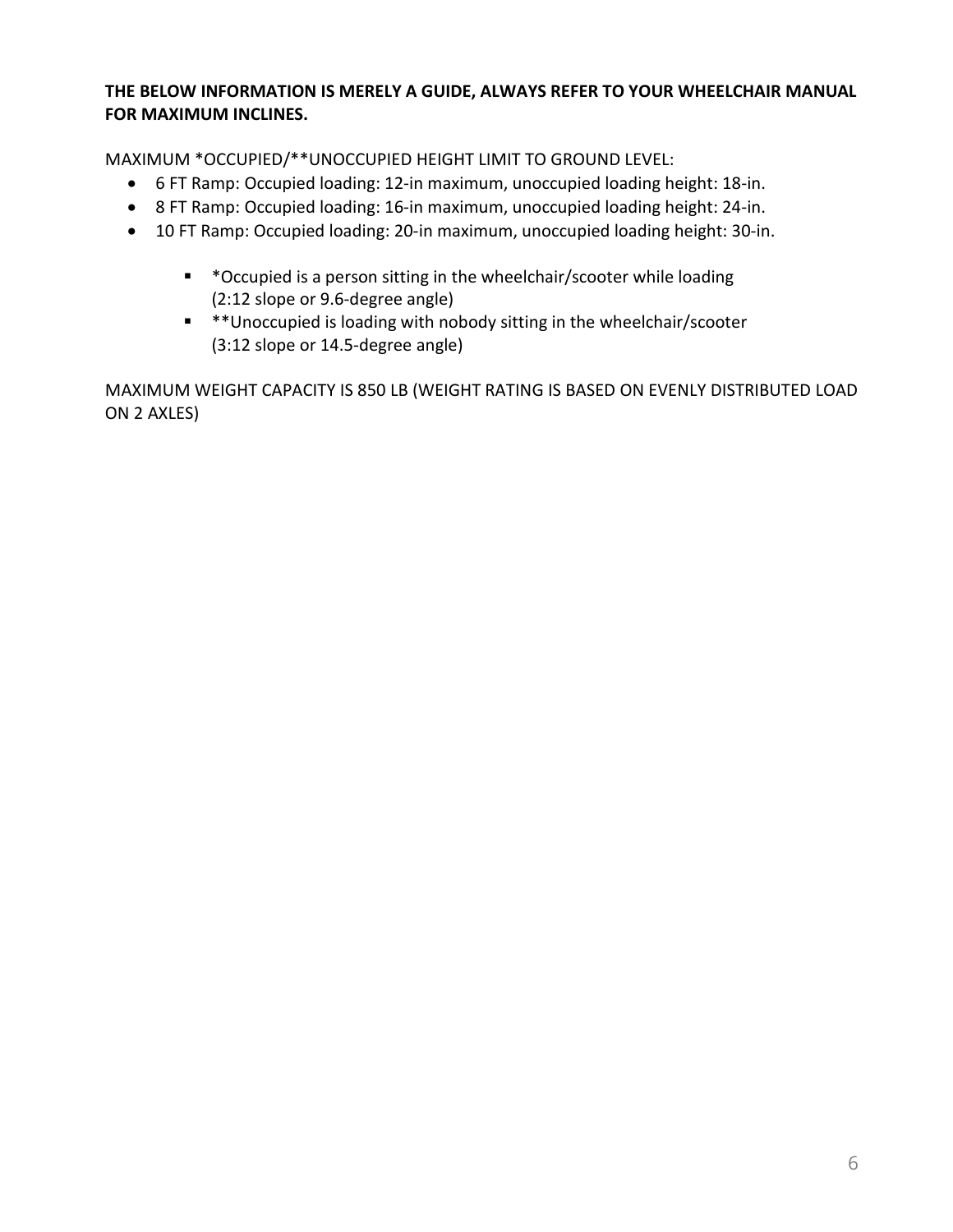## **ACKNOWLEDGEMENT OF RISK AND RELEASE OF LIABILITY**

The use of any equipment, including this one, involves the potential risk of injury. Apart from any warranty claim that might be presented for a claimed defect in material or workmanship of the product, you accept and assume full responsibility for any and all injuries, damages (both economic and noneconomic), and losses of any type, which may occur, and you fully and forever release and discharge Titan, its insurers, employees, officers, directors, associates, and agents from any and all claims, demands, damages, rights of action, or causes of action, present or future, whether the same be known or unknown, anticipated, or unanticipated, resulting from or arising out of the use of said equipment.

This equipment must be used with care by capable and competent individuals under supervision, if necessary.

#### **TITAN LIMITED WARRANTY: TERMS, EXCLUSIONS AND LIMITATIONS OF REMEDIES**

This product comes with a one (1) year limited warranty that can be found at www.titanramps.com/warranty.html. Please review the same for all details regarding the Titan Limited Warranty.

**THE TITAN LIMITED WARRANTY FOUND AT WWW.TITANRAMPS.COM/WARRANTY.HTML IS EXCLUSIVE AND IS IN LIEU OF ALL OTHER WARRANTIES, EXPRESS OR IMPLIED, INCLUDING ANY IMPLIED WARRANTY OF MERCHANTABILITY AND/OR FITNESS FOR A PARTICULAR PURPOSE, EACH OF WHICH IS HEREBY DISCLAIMED.**